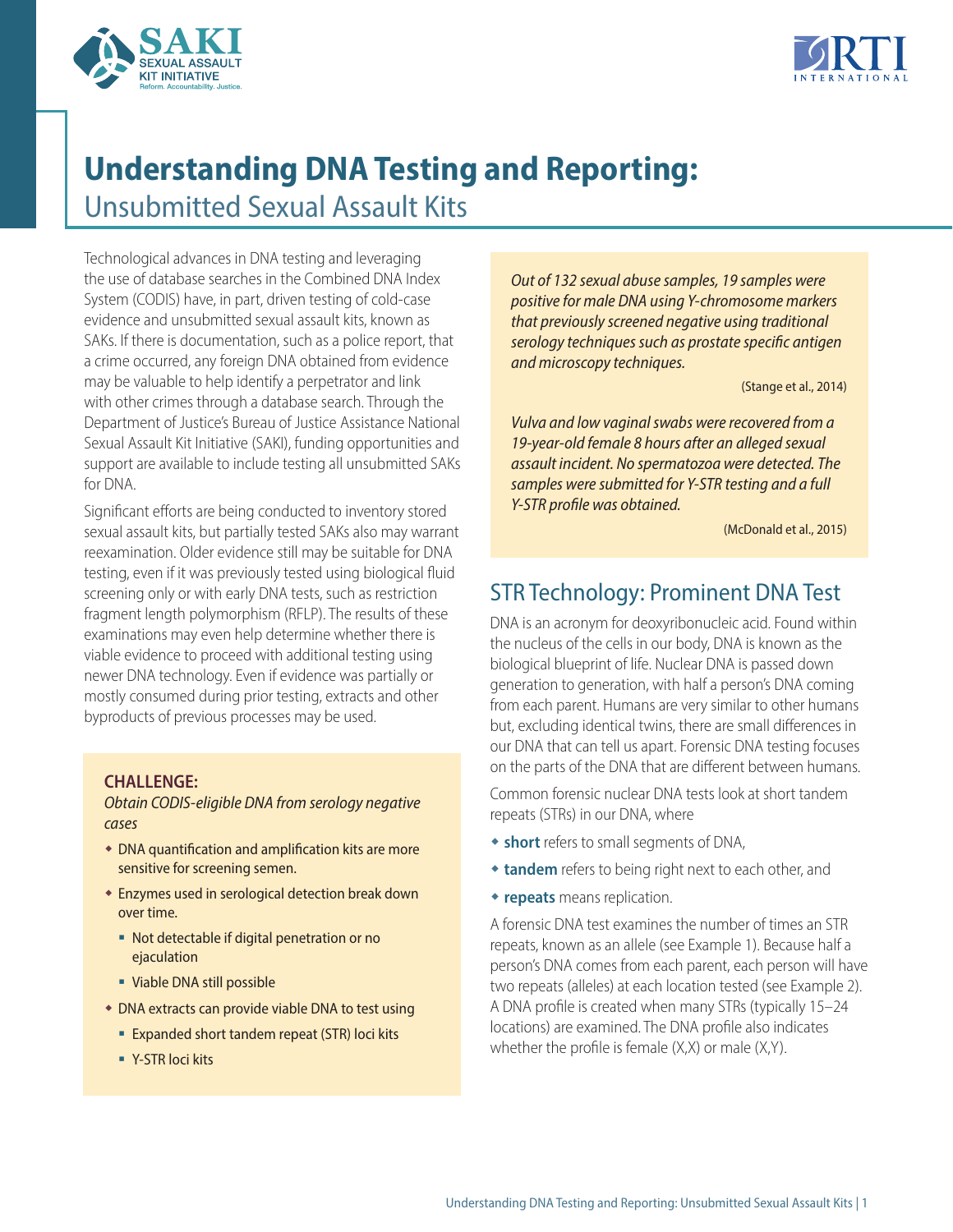### **Example 1.** STR Profile at Three Marker Locations

| <b>STR Location</b> | Allele 1 | Allele <sub>2</sub> |
|---------------------|----------|---------------------|
| D8S1179             | 10       | 12                  |
| <b>FGA</b>          | 24       | 24                  |
| Amelogenin          |          |                     |

**Note:** In Example 1, D8S1179 is the name of an STR location examined. The results at this location are 10,12 (see Example 2). FGA is a second STR location examined, and the results are 24,24. Amelogenin is a sex determining marker; the results X,Y indicate the DNA is from a male.

### **Example 2.** STR Structure, D8S1179

### TCTA-TCTA-TCTA-TCTA-TCTA-TCTA-TCTA-TCTA-TCTA-TCTA  $= 10$  repeats

### TCTA-TCTA-TCTA-TCTA-TCTA-TCTA-TCTA-TCTA-TCTA-TCTA- $TCTA-TCTA = 12$  repeats

STR technology is important in forensics. Because data can be obtained from a small amount of sample (i.e., pin drop), the regions are stable but also highly variable between humans, and the regions can be targeted simultaneously for efficiency. These features also make this technology popular for paternity testing, ancestry testing, and human identification in mass disasters and missing persons.

### Expanded DNA Testing: Y-Chromosome and Mitochondrial DNA

Other types of DNA tests can be encountered in a forensic setting. Y-chromosome testing looks at STR regions on the male Y chromosome, which is passed down through the paternal lineage (i.e., father to son). This testing can be useful when very little male DNA is detected in the presence of high amounts of female DNA. By focusing on the male DNA, forensic examiners can develop a Y-STR profile, essentially ignoring the impact of the female DNA. This makes Y-chromosome testing a viable option for detecting low levels of male DNA in sexual assault kits.

Another type of DNA test uses mitochondrial DNA (mtDNA). Instead of looking at nuclear DNA, pieces of mitochondrial DNA—found within the cell but outside the nucleus—are sequenced to create a mtDNA profile. This type of DNA is passed down maternally (i.e., from mother to her children) and is useful for testing hair shafts, where nuclear DNA is not present, or skeletal remains that often have compromised nuclear DNA. Due to inheritance patterns, Y-STR and mtDNA profiles cannot uniquely identify an individual, but these tests can provide very important information to help with an investigation.

*Y-STR analysis has become an effective tool in aiding sexual assault cases. This technology can help resolve inconclusive STR results, determine the number of male contributors, and unmask a Y-STR profile that was concealed, during traditional STR testing, by the presence of female DNA.* 

### DNA: The Laboratory Process

DNA is the same throughout all the cells in each person and commonly can be obtained from biological fluids (i.e., blood, saliva, semen), hair roots, skin cells, tissue, and skeletal elements. Consequently, evidence submitted for possible DNA testing can vary greatly (see Example 3). A forensic examiner may attempt to identify a possible biological fluid or submit items directly to DNA testing. Using chemicals, the examiner will remove possible DNA from the submitted substrate (i.e., swab) and purify it. Next, the amount of human DNA retained from the item is determined; at this stage, the amount of male DNA present also can be established. Depending on the scenario, screening for male DNA is a vital process in some sexual assault kit workflows. If the amount of DNA recovered is below established detection limits, laboratories may choose to not proceed with further testing. However, by processing further, DNA is copied by targeting the STR regions that are different between humans. The STR regions are separated and, using computer software, the forensic examiner records the test result at each location and summarizes the results and any comparisons, conclusions, and statistics in a forensic case report.

#### **Example 3.** Items Commonly Submitted for DNA Testing

| Bedding                                                       | Swabs from firearms                                |
|---------------------------------------------------------------|----------------------------------------------------|
| <b>Bones</b>                                                  | Fingernail scrapings                               |
| Bottles, straws, cups                                         | Hair                                               |
| Cigarette butts                                               | Ligatures                                          |
| Clothing: hats, shirts, pants,<br>sneakers, underwear, gloves | Sex kits: vaginal swabs, anal<br>swabs, oral swabs |
| Swabs from surfaces:<br>window, steering wheel, door          | Swabs of possible stains:<br>blood, saliva, semen  |
| Condoms and wrappers                                          | Weapon handles                                     |
|                                                               |                                                    |